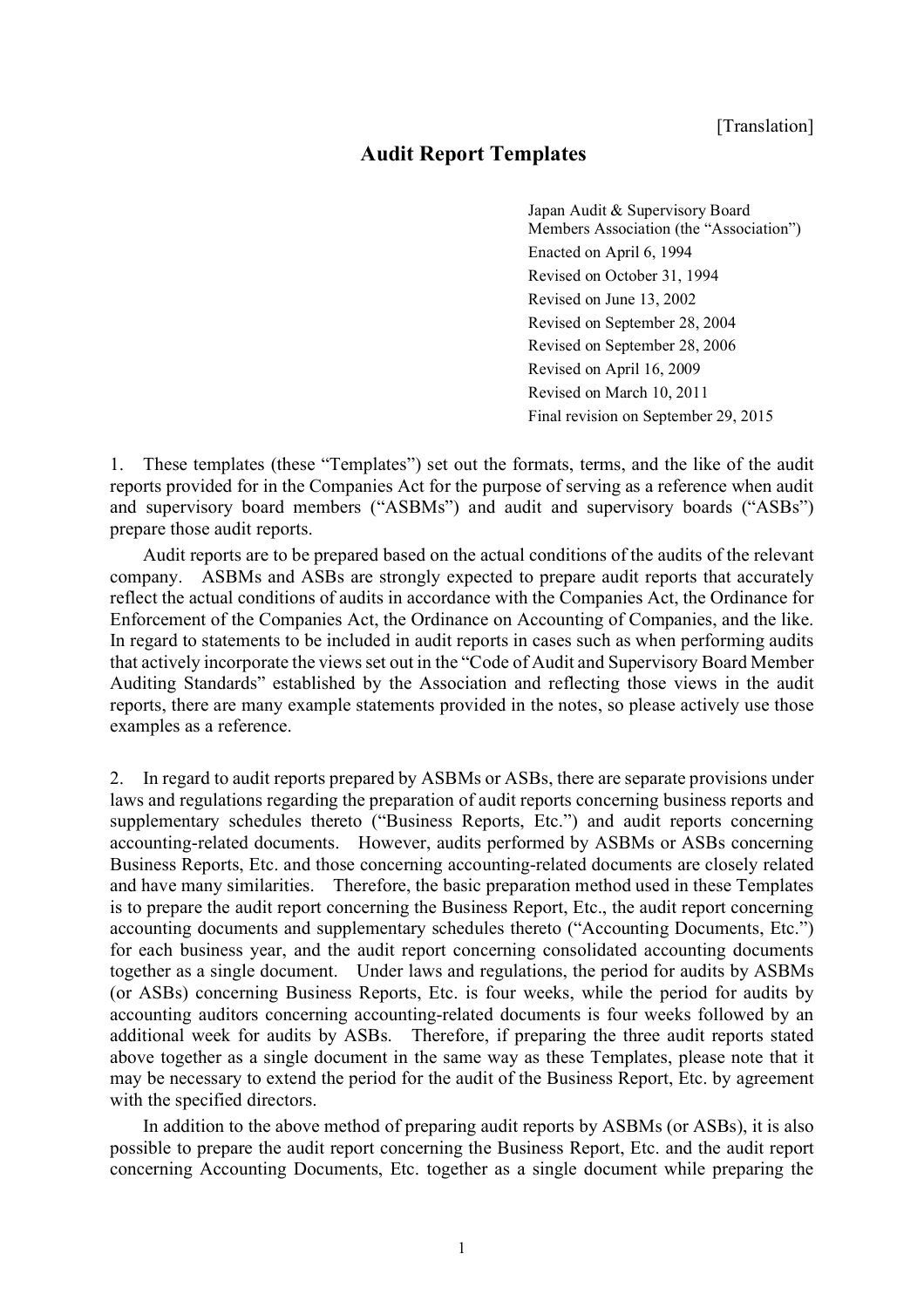audit report concerning consolidated accounting documents separately; to prepare the audit report concerning the Business Report, Etc. separately while preparing the audit report concerning Accounting Documents, Etc. and the audit report concerning consolidated accounting documents together as a single document; or to prepare each of these three audit reports separately.

Therefore, while the basic preparation method used in these Templates is to prepare the three audit reports together as a single document, in order to address companies such as those that choose to separately prepare audit reports concerning consolidated accounting documents or those that are not required to prepare consolidated accounting documents, explanations regarding how to handle such cases are provided in the notes.

3. In the case of a company with an ASB, after each ASBM prepares his or her audit report, the ASB prepares its audit report by compiling the contents the ASBM audit reports, and the ASB audit report is provided to the shareholders (the audit reports prepared by each ASBM are also to be retained and made available for inspection). In light of the intent of the law that each ASBM and the ASB prepares its own audit report, these Templates assume that each ASBM prepares his or her own audit report as a separate document, and templates for both fulltime ASBMs and part-time ASBMs are provided.

It is interpreted that it is acceptable to prepare a single audit report that includes the audit report of the ASB and the audit reports of each ASBM. If doing so, it is preferable for the scope, method, contents, and other such matters of the audits by each ASBM to be clearly stated.

In the case of a company without an ASB, there is no change in the fact that each ASBM prepares his or her audit report, but in regard to the audit reports to be provided to the shareholders, instead of providing the audit reports prepared by each ASBM, it is also possible to prepare and provide a single audit report that compiles the audit reports of each ASBM. These Templates provide templates for the single audit report.

4. In regard to the "Method and Contents of Audits" section in audit reports, it is necessary to clearly and concisely state the methods of the audits actually performed by the ASBMs while giving consideration so that it is possible to accurately judge the reliability of the audit. These Templates state the methods and contents of audits that the Association considers to be common. However, it is expected that the methods and contents of audits in each company will have their own characteristics due to factors such as differences in the company's scale, business format, organization, establishment and operation status of internal control systems, etc., and division of duties of ASBMs, and in order for the users of the audit reports to understand those characteristics, it is also possible to state the "Method and Contents of Audits" section in audit reports more specifically. In these Templates, notes and explanations as appropriate have been added to places where a variety of possible statements are anticipated, so please refer to those notes, etc. when preparing the audit reports.

Naturally, audit reports are to be prepared on the basis of the ASBMs performing their duty of care. In order to demonstrate that ASBMs have fulfilled that duty, it is necessary for the ASBMs to clearly set out auditing standards and maintain audit records, minutes of ASB meetings, and the like.

5. If the ASB prepares an audit report, it must deliberate on the content of the ASB audit report at least once by holding a physical meeting or by another method that allows the simultaneous exchange of opinions by transmitting and receiving information.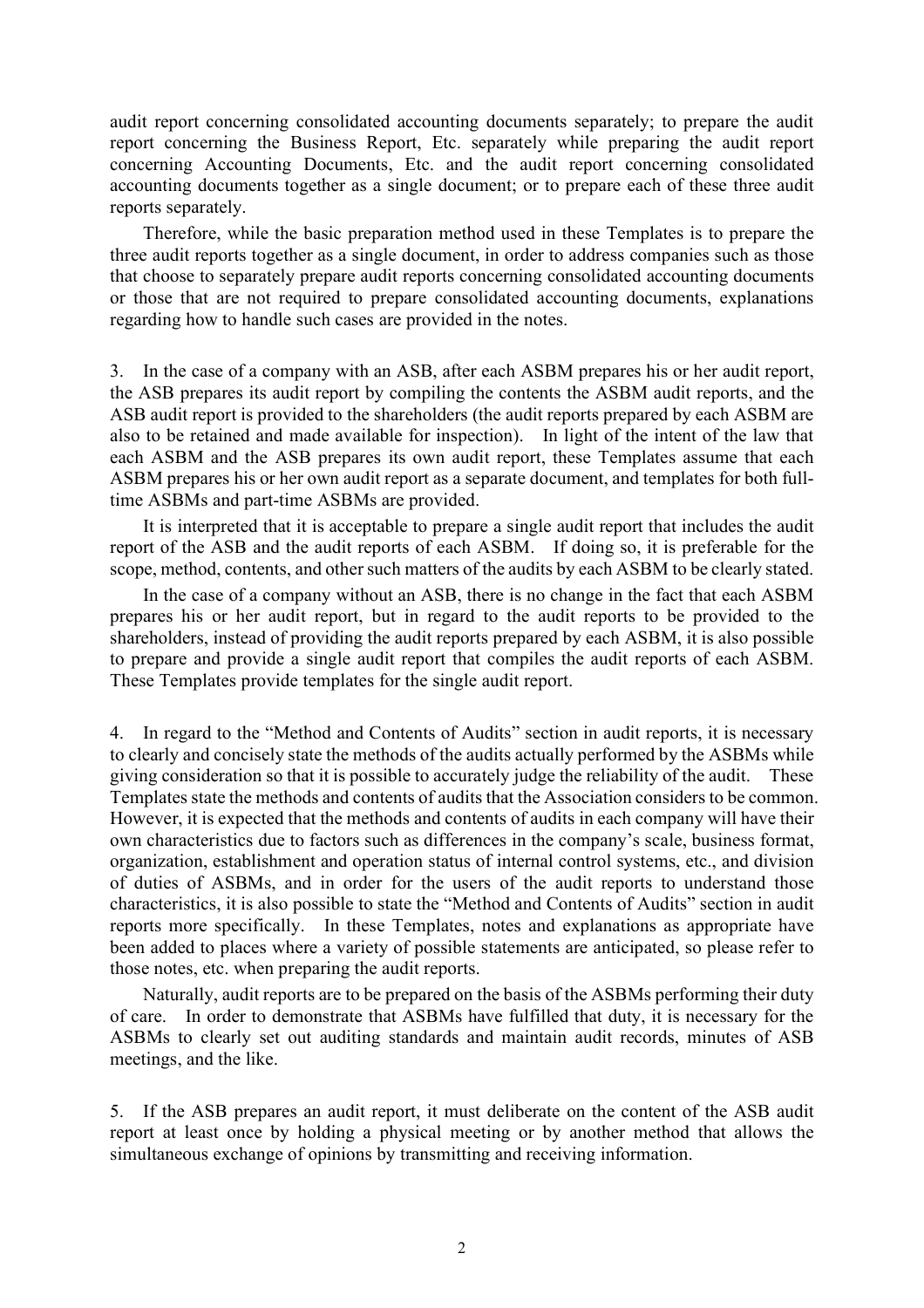6. These Templates are intended for companies with a board of directors. In cases such as companies with organizational structures that do not include a board of directors, please prepare audit reports using these Templates as a reference.

7. If a company prepares temporary accounting documents, the ASBMs or ASB must prepare an audit report concerning those documents. Temporary accounting documents can be prepared if a company has ASBMs (including in cases where the scope of audits by ASBMs is limited to matters related to accounting) even if it does not have a board of directors, ASB, or accounting auditor; however, these Templates only provide templates for the audit reports to be provided to shareholders by companies that have a board of directors, ASB, and accounting auditor. Accordingly, for companies that have different organizational structures, and for the audit reports to be prepared by each ASBM, please prepare the audit reports using these Templates as a reference.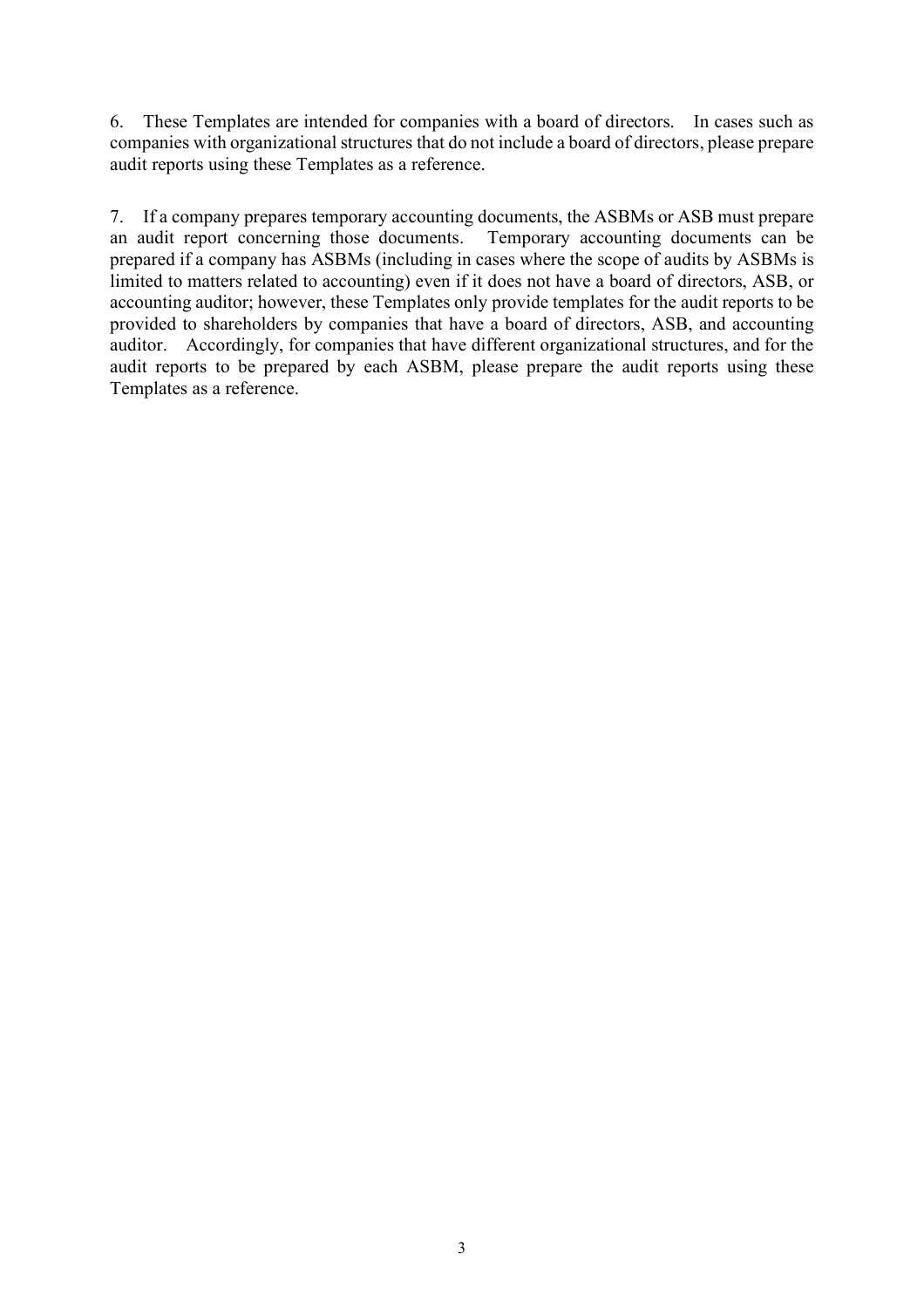## **I. Audit Reports To Be Provided to Shareholders**

# **1. For Companies With a Board of Directors, ASB, and Accounting Auditor** (Note 1)

[TBD] Co., Ltd. Representative Director and President, [TBD] (Note 2)

Audit and Supervisory Board (Note 3)

#### **Submission of Audit Report**

The audit and supervisory board has prepared an audit report pursuant to Article 390, paragraph (2), item (i) of the Companies Act and hereby submits it as enclosed (Note 4).

End

[Date]

### **Audit Report**

In regard to the directors' performance of their duties for the [TBD] business year from [TBD] to [TBD], the audit and supervisory board has prepared this Audit Report after deliberations (Note 5) based on the audit reports prepared by each audit and supervisory board member and reports as follows.

- 1. Method and Contents of Audits by the Audit and Supervisory Board Members and the Audit and Supervisory Board (Note 6)
	- (1) The audit and supervisory board determined the audit policies (Note 7) and division of duties (Note 8), etc. and received reports from each audit and supervisory board member regarding the implementation status and results of their audits, in addition to which it received reports from the directors, etc. and the accounting auditor regarding the status of the performance of their duties and requested explanations as necessary.
	- (2) In compliance with the audit and supervisory board member audit standards established by the audit and supervisory board (Note 9) and in accordance with the audit policies and division of duties (Note 10), etc., each audit and supervisory board member communicated with the directors, the internal audit department (Note 11), and other employees, etc., endeavored to gather information and develop the audit environment (Note 12), and conducted audits using the following methods.
		- (i) The audit and supervisory board members attended meetings of the board of directors and other important meetings, received reports from directors and employees, etc. regarding the status of the performance of their duties (Note 13), requested explanations as necessary, viewed important decision-making documents, etc., and inspected the status of operations and assets at the head office and main business locations. Additionally, in regard to subsidiaries, the audit and supervisory board members communicated and exchanged information with the directors and audit and supervisory board members, etc. of subsidiaries and received reports on business from subsidiaries as necessary. (Note 14)
		- (ii) In regard to the content of resolutions of the board of directors regarding the development of systems to ensure that the directors' performance of their duties complies with laws, regulations, and the articles of incorporation and other systems provided for in Article 100, paragraph (1) and paragraph (3) of the Ordinance for Enforcement of the Companies Act assystems necessary to ensure the appropriateness of operations of the corporate group composed of a stock company and its subsidiaries, as well as the systems developed pursuant to those resolutions (i.e.,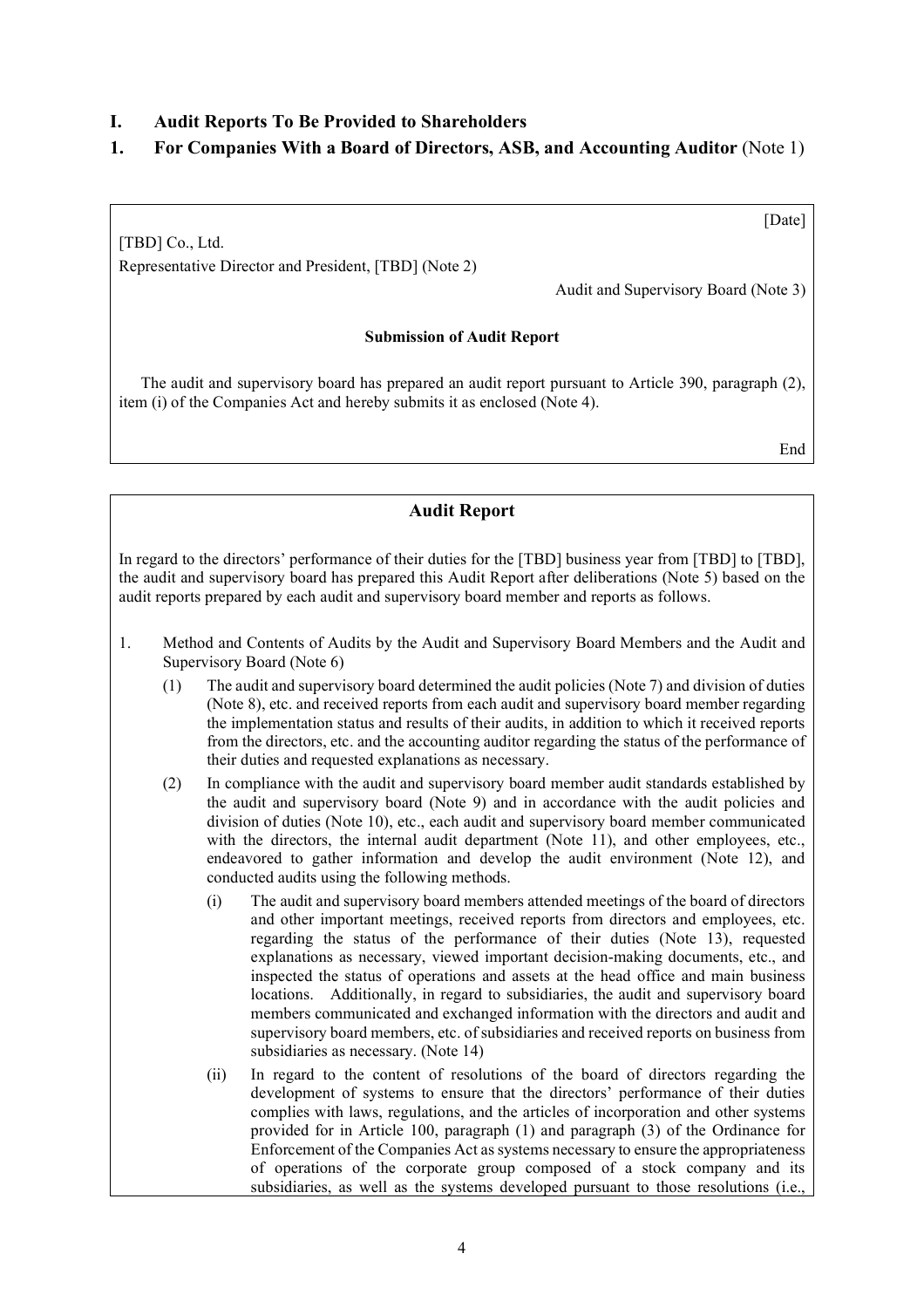internal control systems) (Note 15, Note 16) stated in the business report, the audit and supervisory board members periodically received reports from directors and employees, etc. regarding the status of the establishment and operation of those systems and as necessary requested explanations and expressed opinions in regard thereto. (Note 17, Note 18)

- (iii) In regard to the basic policies provided for in Article 118, item (iii)(a) of the Ordinance for Enforcement of the Companies Act, the efforts provided for in item (iii)(b) of that article (Note 19), the matters given due consideration provided for in item  $(v)(a)$  of that article, and the judgment and reasons provided for in item  $(v)(b)$  of that article (Note 20), each as stated in the business report, the audit and supervisory board members considered the contents thereof taking into account matters such as the status of deliberations at meetings of the board of directors and other deliberations.
- (iv) The audit and supervisory board members oversaw and verified whether the accounting auditor maintained an independent position and conducted an appropriate audit, received reports from the accounting auditor on the status of the performance of its duties, and requested explanations as necessary. Additionally, the audit and supervisory board members received notification from the accounting auditor that, in accordance with the "Quality Control Standards for Audits" (Business Accounting Council, October 28, 2005), etc., it had developed systems in order to ensure that its duties are appropriately performed (i.e., notification of the matters stated in the items of Article 131 of the Ordinance on Accounting of Companies) and requested explanations as necessary. (Note 21)

Using the methods above, the audit and supervisory board examined the business report, the supplementary schedules thereto, the accounting documents (i.e., the balance sheet, statement of income, statement of changes in net assets, and explanatory notes to accounting documents (Note 22)), the supplementary schedules to the accounting documents, **and the consolidated accounting documents (i.e., the consolidated balance sheet, consolidated statement of income, consolidated statement of changes in net assets, and explanatory notes to consolidated accounting documents)** for the business year.

- 2. Audit Results (Note 23)
	- (1) Results of audit of business report, etc.
		- (i) We find that the business report and the supplementary schedules thereto accurately present the status of the company in accordance with laws, regulations, and the articles of incorporation.
		- (ii) We do not find any misconduct nor any material fact constituting a violation of any law, regulation, or the articles of incorporation in relation to the directors' performance of their duties (Note 24). (Note 25)
		- (iii) We find the content of the resolutions of the board of directors regarding internal control systems to be reasonable. (Note 26) Additionally, we do not find any matters that should be commented upon in regard to the statements in the business report or the directors' performance of their duties relating to the internal control systems. (Note 27)
		- (iv) We do not find any matters that should be commented upon in regard to the basic policy regarding persons who control the determination of financial and business policies of the company stated in the business report. We find that the efforts provided for in Article 118, item (iii)(b) of the Ordinance for Enforcement of the Companies Act stated in the business report are in compliance with that basic policy and do not harm the common interests of the shareholders of the company, and that their purpose is not to maintain the positions of the directors of the company. (Note 28)
		- (v) In regard to transactions with parent companies, etc. stated in the business report, we do not find any matters that should be commented upon in regard to the matters given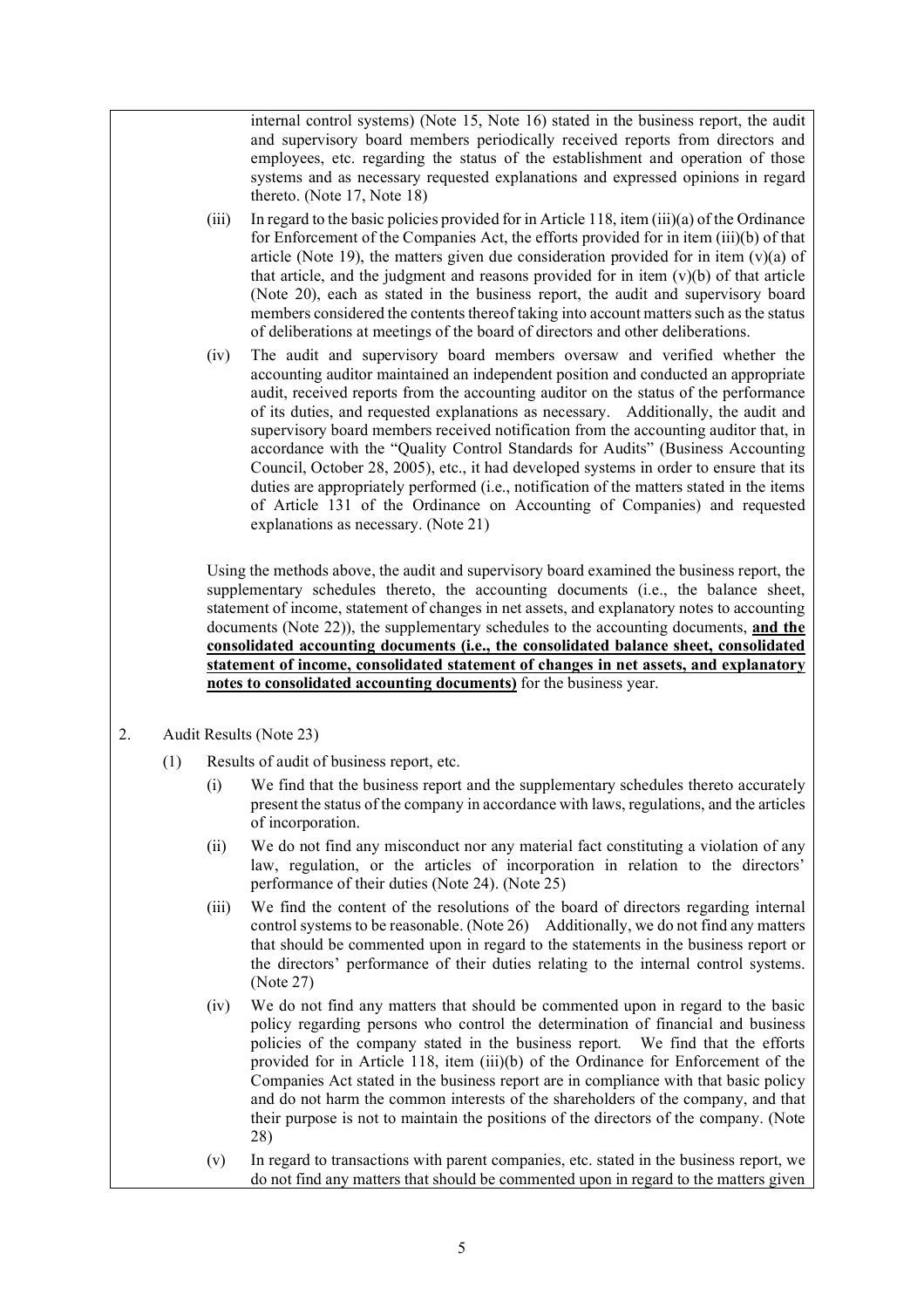due consideration so that the interests of the company are not harmed when engaging in such transactions (Note 29), the judgment of the board of directors regarding whether or not such transactions harm the interests of the company, and the reasons for that judgment (Note 30). (2) Results of audit of accounting documents and supplementary schedules thereto We find the methods and results of the audit by the accounting auditor, [TBD] (Note 31), to be reasonable. (Note 32) **(3) Results of audit of consolidated accounting documents We find the methods and results of the audit by the accounting auditor, [TBD] (Note 33), to be reasonable. (Note 34)** 3. Opinion of Audit and Supervisory Board Member [Name] (If there are differing audit opinions) (Note 35) 4. Subsequent Events (If material subsequent events have occurred) (Note 36) [Date] (Note 37) [TBD] Co., Ltd.; Audit and Supervisory Board Full-time Audit and Supervisory Board Member (Note 38) [Name] [Seal] Full-time Audit and Supervisory Board Member (Outside Audit and Supervisory Board Member) (Note 39) [Name] [Seal] Outside Audit and Supervisory Board Member (Note 40)[Name] [Seal] Audit and Supervisory Board Member [Name] [Seal] (Signatures) (Note 41)

- (Note 1) These Templates are to be used when preparing the audit report concerning the Business Report, Etc., the audit report concerning the Accounting Documents, Etc., and the audit report concerning the consolidated accounting documents together as a single document. If separately preparing the audit report concerning the consolidated accounting documents, please delete the underlined portions of these Templates.
- (Note 2) Under the Companies Act, audit reports are to be submitted to the "specified directors" (Article 132, paragraph (1) of the Ordinance for Enforcement of the Companies Act and Article 132, paragraph (1) of the Ordinance on Accounting of Companies; for the definition of "specified directors," please refer to Article 132, paragraph (4) of the Ordinance for Enforcement of the Companies Act and Article 130, paragraph (4) of the Ordinance on Accounting of Companies). Accordingly, it is possible to state the titles and names of the specified directors as the addressees of the cover sheet. However, due to reasons such as that (i) the obligation to provide the audit report to the shareholders is borne by the representative director and (ii) the obligation to retain the audit report is borne by the company, specifically the representative director, the addressee in these Templates is the representative director and president (depending on the situation, it is also possible to address the cover sheet to both the representative director and president and the specified directors). Please consider the addressee of the cover sheet based on the actual circumstances of the company.
- (Note 3) The handling of the seal of the ASB on the cover sheet follows the internal regulations of the company.
- (Note 4) The cover sheet provided assumes that the audit report is submitted in writing. In cases such as if sending the audit report to the specified directors by electronic or magnetic methods,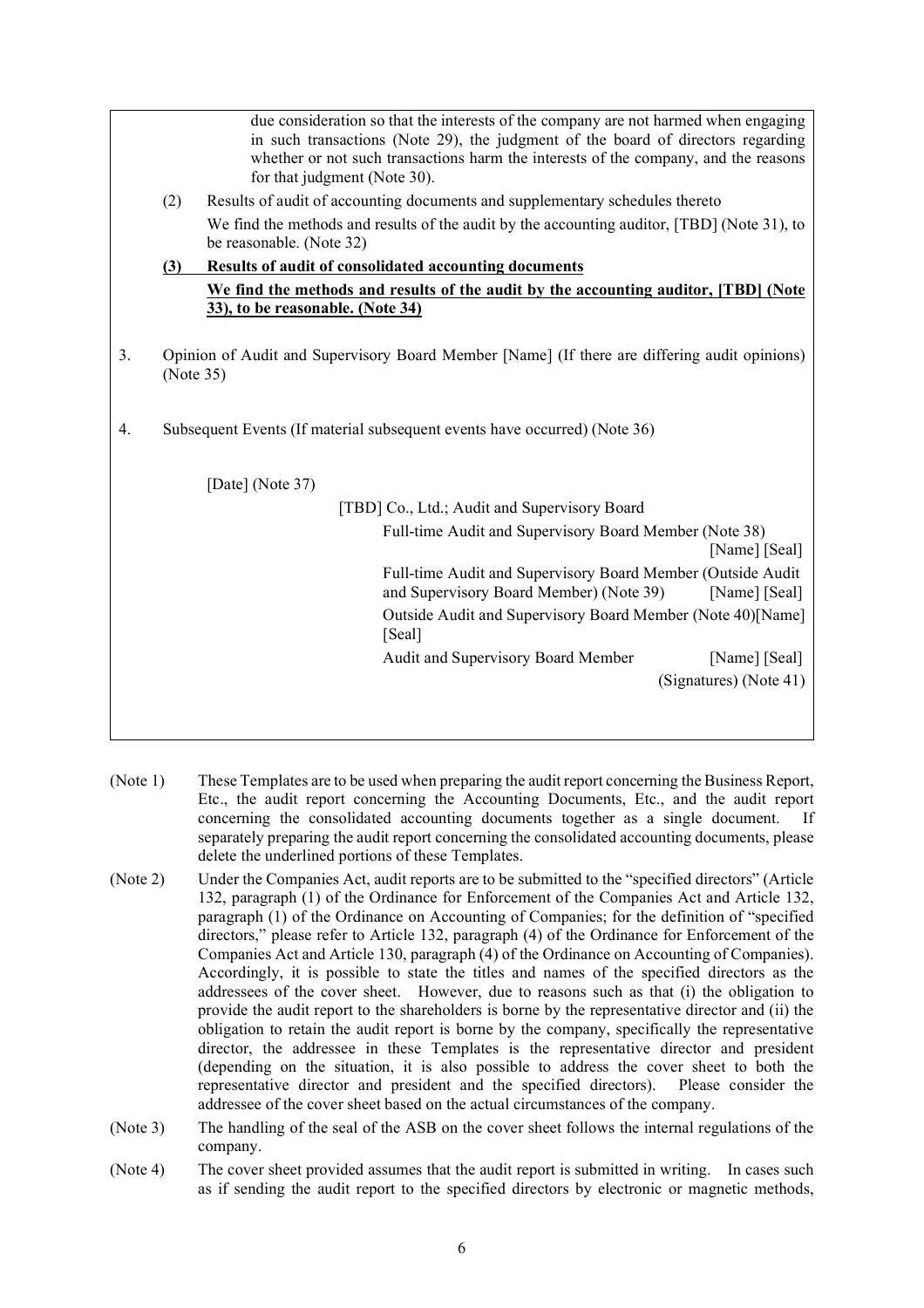certain revisions will be necessary, such as changing "as enclosed" to "as attached."

- (Note 5) "After deliberations" can be changed to other appropriate expressions, such as "as the unanimous opinion of the audit and supervisory board members resulting from deliberations."
- (Note 6) In regard to "1. Method and Contents of Audits by the Audit and Supervisory Board Members and the Audit and Supervisory Board," please note that while a summary of the audit methods was required under the former Commercial Code, the Companies Act requires not a summary, but rather a more specific description of the methods and contents of the audits actually conducted (Article 129, paragraph (1), item (i) of the Ordinance for Enforcement of the Companies Act; Article 128, paragraph (2), item (i) of the Ordinance on Accounting of Companies; and others). It is expected that stating the specific methods and contents will lead to greater understanding by the users of the audit report. In particular, in cases where there are special audit items for the period under review, such as if there is an audit item set as an important audit matter and given particular focus when conducting the audit (a priority audit item), it is preferable to make specific statements, such as "the audit and supervisory board determined the audit policies and division of duties, etc., set [TBD] as a priority audit item, and received reports from each audit and supervisory board member...'
- (Note 7) "Audit policies" can be changed to "audit policies for the period under review" if you wish to clearly state that the audits were performed in accordance with the audit policies for the period being audited. Additionally, it is also possible to specifically state the audit policies for the period under review.
- (Note 8) If an audit plan including the division of duties of each ASBM has been established, then considering the importance of the audit plan to the audits, "division of duties" can be replaced by "audit plan."
- (Note 9) If the ASB has not established ASBM audit standards, "in compliance with the audit and supervisory board member audit standards established by the audit and supervisory board and" should be removed.
- (Note 10) Please refer to Note 7 regarding "audit policies" and Note 8 regarding "division of duties."
- (Note 11) For the wording of "internal audit department," please use whatever is appropriate for the circumstances of the company, such as the department name.
- (Note 12) Please refer to Article 105, paragraph (2) and paragraph (4) of the Ordinance for Enforcement of the Companies Act. If the company has a parent company, it is possible to state "... communicated with the directors, the internal audit department, and other employees as well as with the audit and supervisory board members and other personnel of the parent company ..."
- (Note 13) This refers to matters reported to the ASBMs under systems for reports to the ASBMs by directors and employees, etc. of the company and its subsidiaries and other systems relating to reports to the ASBMs resolved on by the board of directors pursuant to Article 100, paragraph (3), item (iv) of the Ordinance for Enforcement of the Companies Act. Depending on the actual conditions of the audit, it is possible to specify "employees" in "received reports from directors and employees, etc. regarding the status of the performance of their duties" as "the internal audit department" or the like.
- (Note 14) Please refer to Article 105, paragraph (2) and paragraph (4) of the Ordinance for Enforcement of the Companies Act in regard to communicating and exchanging information with the directors and ASBMs, etc. of subsidiaries. If there were any matters from among the communications and information exchanges with the directors and ASBMs, etc. of subsidiaries that affected the audit, it is possible to specifically state those and to state the subsequent measures taken in "2. Audit Results."

If the ASBMs exercised their rights to investigate the status of operations or financial status of a subsidiary provided for in Article 381, paragraph (3) of the Companies Act, it is possible to include a statement such as "... requested reports on business from subsidiaries as necessary, and investigated the status of the operations and finances of subsidiaries."

(Note 15) In these Templates, "internal control systems" refers to the systems actually established under resolutions of the board of directors pursuant to Article 362, paragraph (4), item (vi) of the Companies Act. It is also possible to refer to the specific headings and page numbers, etc. in the business report.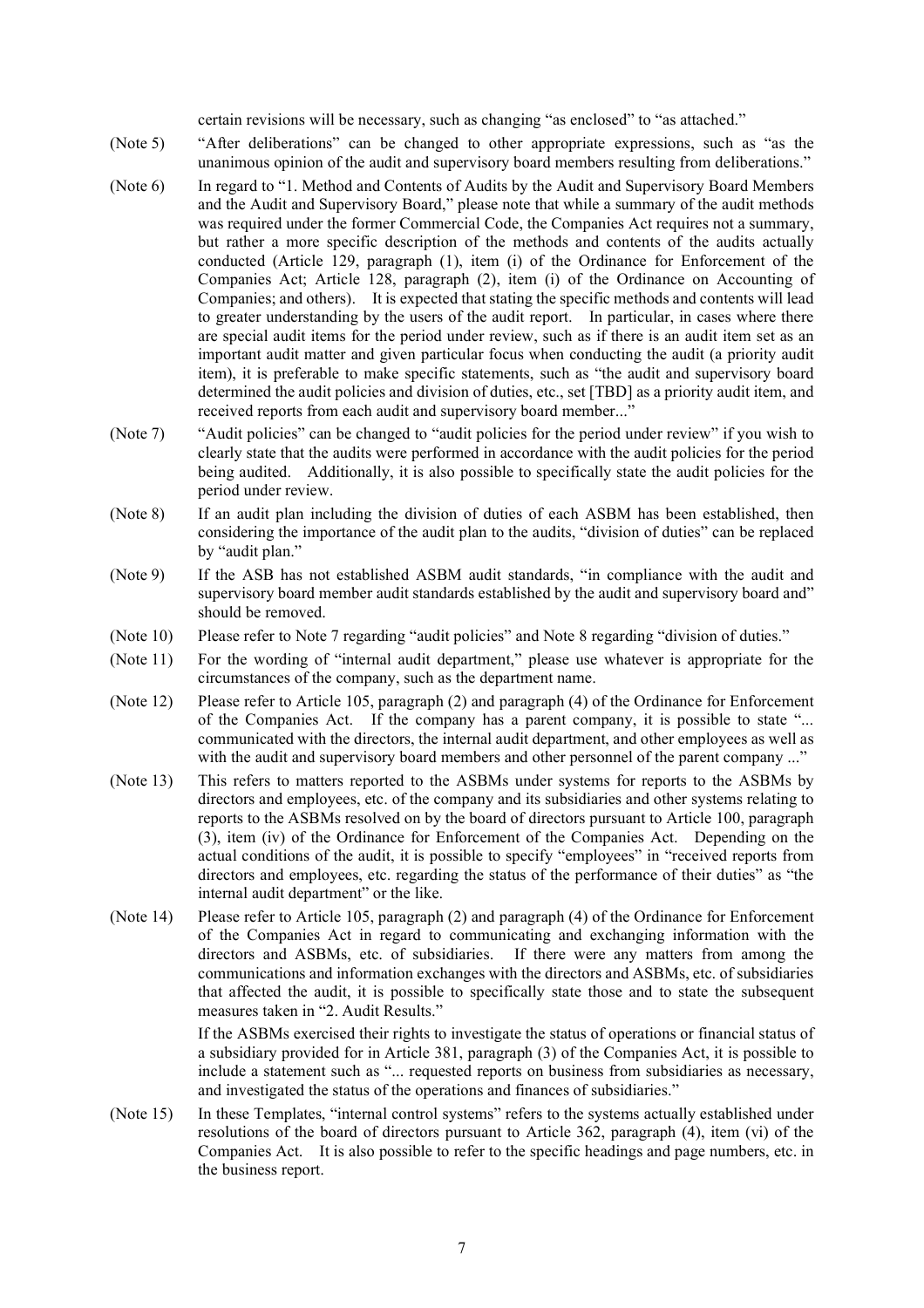- (Note 16) Article 100, paragraph (1), item (v) of the Ordinance for Enforcement of the Companies Act states "a corporate group consisting of a stock company and any Parent Company and Subsidiary Companies thereof," thereby including parent companies in the corporate group; however, in Article 362, paragraph (4), item (vi) of the Companies Act, the internal control systems of the corporate group listed as matters of business execution to be determined by the board of directors are limited to those of the relevant company and its subsidiaries, and accordingly, these Templates also limit the corporate group to the company and its subsidiaries. Please note that internal control systems of the corporate group cover parent companies due to consideration being given to prevent and address inappropriate pressure from parent companies, such as being forced to engage in transactions (please refer to Article 13, paragraph 1, item (iii) of the Audit Practice Standards for Internal Control Systems), and if there are circumstances due to which such risks must particularly be taken into account during audits, it is possible to define the corporate group as including the parent companies and to state the specific audit methods and audit results.
- (Note 17) If you wish to state that ASBM audit practice standards for internal control systems have been established and that audits have been performed in accordance therewith, it is possible to include statements such as "... stated in the business report, in compliance with the audit and supervisory board member audit practice standards for internal control systems established by the audit and supervisory board, the audit and supervisory board members periodically received reports from directors and employees, etc. regarding the status of the establishment and operation of those systems and as necessary requested explanations and expressed opinions in regard thereto." Additionally, in consideration of the understanding of the users of the audit report, if there are any important matters among those regarding which explanations were requested or opinions were expressed, it is also possible to specifically state those here and to include the response of the executive personnel in "2. Audit Results."

A resolution of the board of directors regarding internal control systems is required for large companies (as defined in Article 2, item (vi) of the Companies Act), but it is optional for other companies. Please also refer to Note 26 and Note 27.

- (Note 18) "Directors and employees, etc." in this section refers to the directors and employees, etc. of the company. In regard to the company's subsidiaries, the audit is to mainly check how the company, as the parent company, is handling the establishment and operation of the internal control systems of the corporate group, but in cases such as if reports are received from subsidiaries regarding the status of the establishment and operation of those systems, it is also possible to include statements such as "the audit and supervisory board members also as necessary received reports and requested explanations regarding the status of the establishment and operation of those systems from directors and employees, etc. of subsidiaries."
- (Note 19) This statement applies to cases in which the company has established takeover defense measures. It is not necessary to include this statement if the matters listed in Article 118, item (iii) of the Ordinance for Enforcement of the Companies Act are not stated in the business report. Please also refer to Note 28.
- (Note 20) If the matters provided for in Article 118, item (v) of the Ordinance for Enforcement of the Companies Act are not stated in the business report, this does not need to be stated in the audit report (Article 130, paragraph (2), item (ii) and Article 129, paragraph (1), item (vi) of the Ordinance for Enforcement of the Companies Act).
- (Note 21) The ASBMs and the ASB must state "matters related to systems for ensuring that the performance of the duties of Accounting Auditor(s) is being carried out appropriately" (Article 128, paragraph (2), item (ii) and Article 127, item (iv) of the Ordinance on Accounting of Companies; "Systems to Ensure Appropriate Performance of Accounting Auditor Duties") in the audit report. After receiving notification from the accounting auditor of matters relating to those systems (Article 131 of the Ordinance on Accounting of Companies; the wording of the relevant provision is "matters related to systems for ensuring that the performance of the duties of Accounting Auditor(s) is being carried out appropriately") (the notification is to be received by the specified ASBMs ), the ASBMs and the ASB confirm whether those systems are developed in accordance with certain appropriate standards. In these Templates, the notification matters regarding the Systems to Ensure Appropriate Performance of Accounting Auditor Duties and the confirmation method thereof are referred to in the sentence,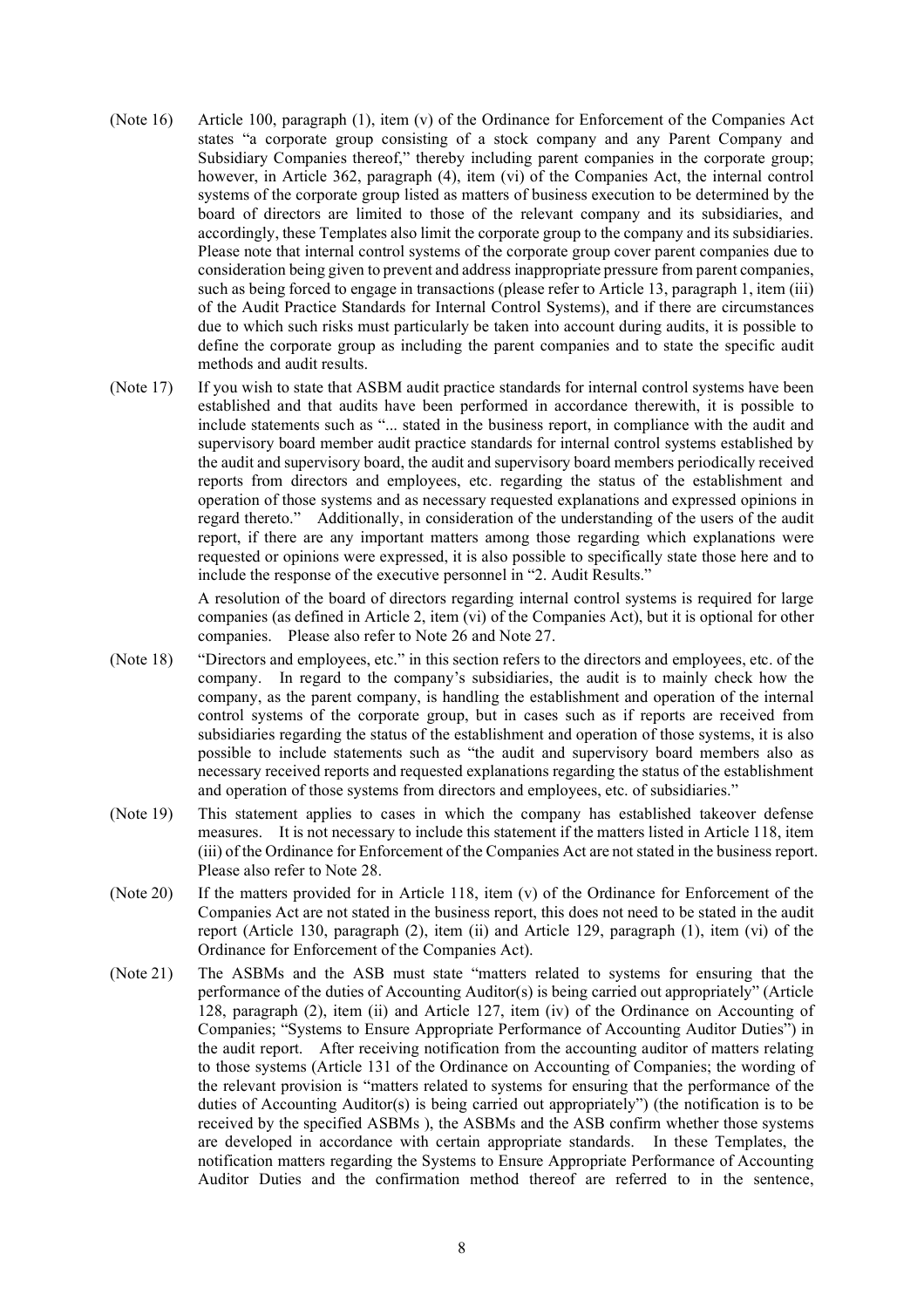"Additionally, the audit and supervisory board members received notification from the accounting auditor ... and requested explanations as necessary." In these Templates, the "Quality Control Standards for Audits" (Business Accounting Council, October 28, 2005) are used as "certain appropriate standards," but other standards are also important, such as the practical guidelines of the Japanese Institute of Certified Public Accountants (Quality Control Standards Committee Statement No. 1, "Quality Control for Audit Firms," and Auditing Standards Committee Statement No. 220, "Quality Control for an Audit of Financial Statements").

In these Templates, the results of the confirmation by the ASBMs and the ASB regarding the Systems to Ensure Appropriate Performance of Accounting Auditor Duties are not stated as a separate matter but are included in the statements to the effect that the methods and results of the audit by the accounting auditor are found to be reasonable in "(2) Results of audit of accounting documents and supplementary schedules thereto" and "(3) Results of audit of consolidated accounting documents" in "2. Audit Results." If there are any matters that should be particularly emphasized or any matters that are considered appropriate to be clearly stated in regard to the Systems to Ensure Appropriate Performance of Accounting Auditor Duties, please specifically state those matters in "1. Method and Contents of Audits by the Audit and Supervisory Board Members and the Audit and Supervisory Board" or in "(2) Results of audit of accounting documents and supplementary schedules thereto" or "(3) Results of audit of consolidated accounting documents" in "2. Audit Results."

- (Note 22) If the explanatory notes to accounting documents are not prepared as separate materials, please state "... the accounting documents (i.e., the balance sheet, statement of income, and statement of changes in net assets), the supplementary schedules to the accounting documents ..." The same applies to the explanatory notes to consolidated accounting documents (please refer to Article 57, paragraph (3) of the Ordinance on Accounting of Companies).
- (Note 23) If there are any matters to be commented upon in regard to the "Audit Results" section, state that and the relevant facts clearly and concisely. If investigations necessary for audits could not be performed, state that and the reasons therefor in the relevant section. Additionally, if priority audit items are mentioned in "1. Method and Contents of Audits by the Audit and Supervisory Board Members and the Audit and Supervisory Board," it is also possible to state matters such as the audit results for those priority audit items in "Audit Results." The same applies in cases where statements were made in "1. Method and Contents of Audits by the Audit and Supervisory Board Members and the Audit and Supervisory Board" about matters regarding which explanations were requested or opinions were expressed in relation to internal control systems or about matters learned through communication or information exchanges with directors and ASBMs, etc. of subsidiaries that affected the audit.

When preparing the "Audit Results" section, if there are material facts relating to the status of the company, such as events or circumstances pertaining to the assumption of the company being a going concern, material accidents or damage, or material litigation, confirm the statements in the business report or other documents, consider whether statements should be made in the audit report, and include such statements if you find it necessary to do so.

- (Note 24) "Performance of their duties" can also be written as "execution of their duties" in accordance with the wording used in laws and regulations (please refer to Article 130, paragraph (2), item (ii) and Article 129, paragraph (1), item (iii) of the Ordinance for Enforcement of the Companies Act). In these Templates, "performance of their duties" is used throughout.
- (Note 25) If any misconduct or any material fact constituting a violation of laws, regulations, or the articles of incorporation in relation to the directors' performance of their duties is found, specifically state that fact.

If the ASBMs have publicly announced an opinion in the course of their duties, such as in cases where a third-party allotment is performed during the period under review and the opinion of the ASBMs regarding whether it constitutes an issuance under favorable conditions is announced, it is possible to state a summary of that opinion if necessary.

(Note 26) If the contents of resolutions by the board of directors relating to internal control systems are "found inappropriate" (Article 129, paragraph (1), item (v) and Article 130, paragraph (2), item (ii) of the Ordinance for Enforcement of the Companies Act), it is required to specifically state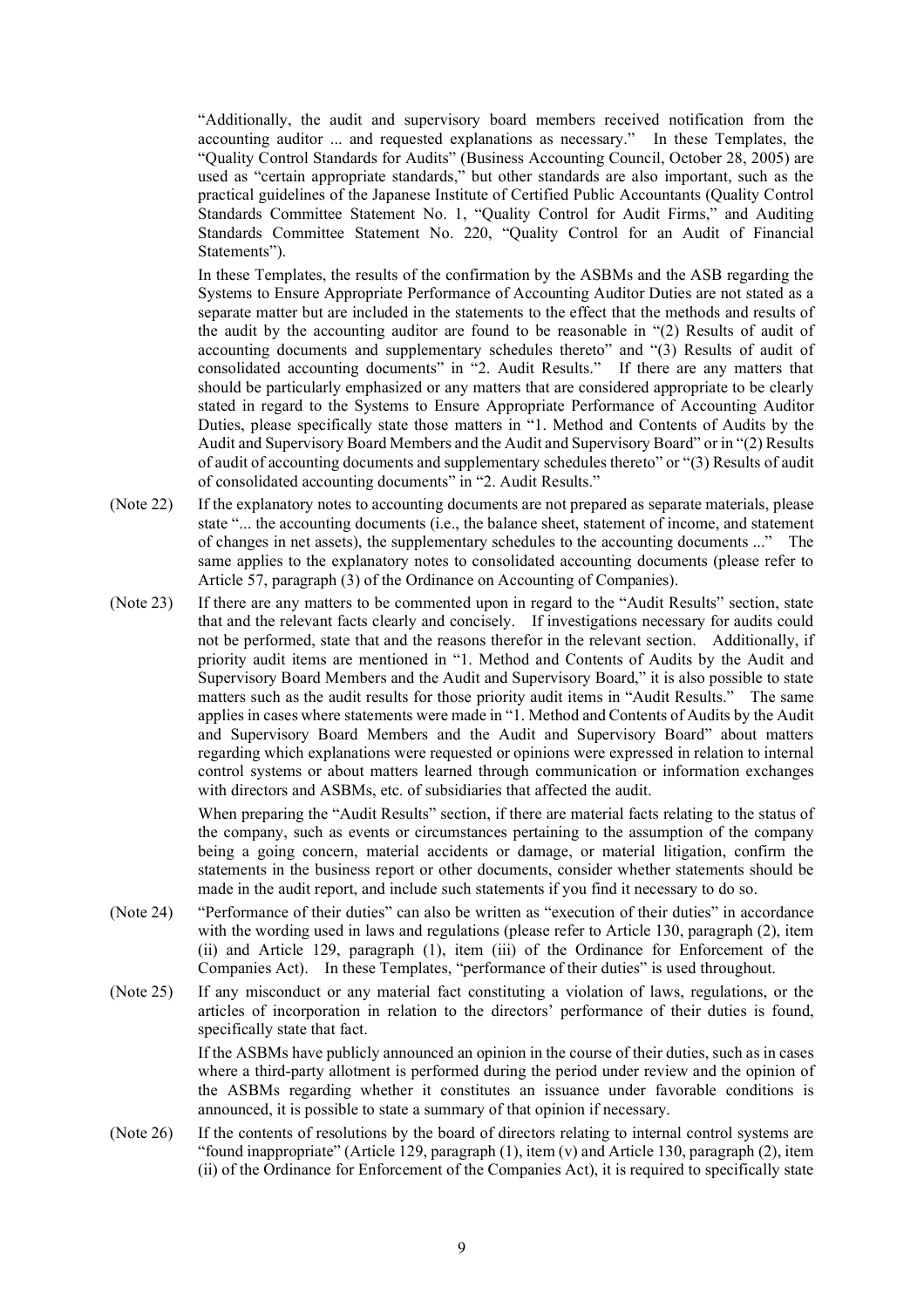that fact and the reasons therefor.

In particular, the contents of resolutions by the board of directors regarding systems to ensure the effectiveness of ASBM audits (i.e., the matters listed in the items of Article 100, paragraph (3) of the Ordinance for Enforcement of the Companies Act) such as matters related to employees appointed to support the duties of the ASBMs, systems for directors and employees to report to ASBMs and other systems relating to reports to ASBMs, systems to ensure that any person who makes a report to the ASBMs does not receive disadvantageous treatment due to having done so, and procedures for the advance payment or reimbursement of expenses arising in connection to the performance of ASBM duties and other matters relating to policies on the handling of expenses or debts arising in connection to the performance of ASBM duties are important in order to achieve effective audits by ASBMs, and if any problem, etc. is found, such as no resolution being made for the assignment of supporting employees, etc. requested by the ASBMs, that fact must be proactively stated.

(Note 27) If the summary of the operation status of internal control systems stated in the business report is "found inappropriate" (Article 129, paragraph (1), item (v) and Article 130, paragraph (2), item (ii) of the Ordinance for Enforcement of the Companies Act), it is required to specifically state that fact and the reasons therefor.

> If significant corporate wrongdoing occurred in the period under review or the previous period, in most cases, it is likely that that fact and the status of measures to identify causes and prevent reoccurrence are material matters that should also be stated in the business report. The responsibility of the ASBMs is to express opinions regarding matters such as (i) whether the contents of statements in the business report are appropriate and (ii) whether any problem, etc. can be found in regard to the status of business execution in order to prevent reoccurrence taking into consideration the directors' duty of care.

- (Note 28) This is a statement of an opinion regarding takeover defense measures, etc. and the judgment of the board of directors in regard thereto (Article 130, paragraph (2), item (ii) and Article 129, paragraph (1), item (vi) of the Ordinance for Enforcement of the Companies Act; if those matters are not stated in the business report, it is not necessary to state this item). Considering that the judgment and role of ASBMs in regard to the appropriateness of takeover defense measures is receiving greater attention, if there are any matters that should be commented upon, it is preferable to specifically state those matters. "The basic policy regarding persons who control the determination of financial and business policies of the company stated in the business report" and "the efforts provided for in Article 118, item (iii)(b) of the Ordinance for Enforcement of the Companies Act stated in the business report" can also be changed to refer to the specific headings and page numbers, etc. in the business report.
- (Note 29) For transactions with parent companies, etc. that require a note regarding transactions with related parties in the explanatory notes to the accounting documents, it is necessary to state the measures given due consideration so that the interests of the company are not harmed when engaging in such transactions, the judgment of the board of directors, and the reasons for that judgment in the business report (Article 118, item (v) of the Ordinance for Enforcement of the Companies Act). Additionally, if those matters are stated in the business report, the opinion of the ASB in regard to those matters must be stated in the audit report (Article 130, paragraph (2), item (ii) and Article 129, paragraph (1), item (vi) of the Ordinance for Enforcement of the Companies Act). Even if it is stated in the business report that there were no matters given due consideration so that the interests of the company are not harmed, the ASBMs must express an opinion regarding whether or not that judgment is appropriate.
- (Note 30) For companies with outside directors, if the judgment of the board of directors differs from the opinion of the outside directors, that opinion must also be stated in the business report (Article 118, item (v)(c) of the Ordinance for Enforcement of the Companies Act). If the judgment of the board of directors and the opinion of the outside directors is different, then taking into account the judgment of the board of directors and the reasons therefor and the opinion of the outside directors, it is necessary for the ASBMs and the ASB to sufficiently consider whether or not there are any matters to be commented upon by means such as exchanging opinions with the representative director or outside directors as necessary.
- (Note 31) State the name of the auditing firm or the name and office name of the certified public accountant.